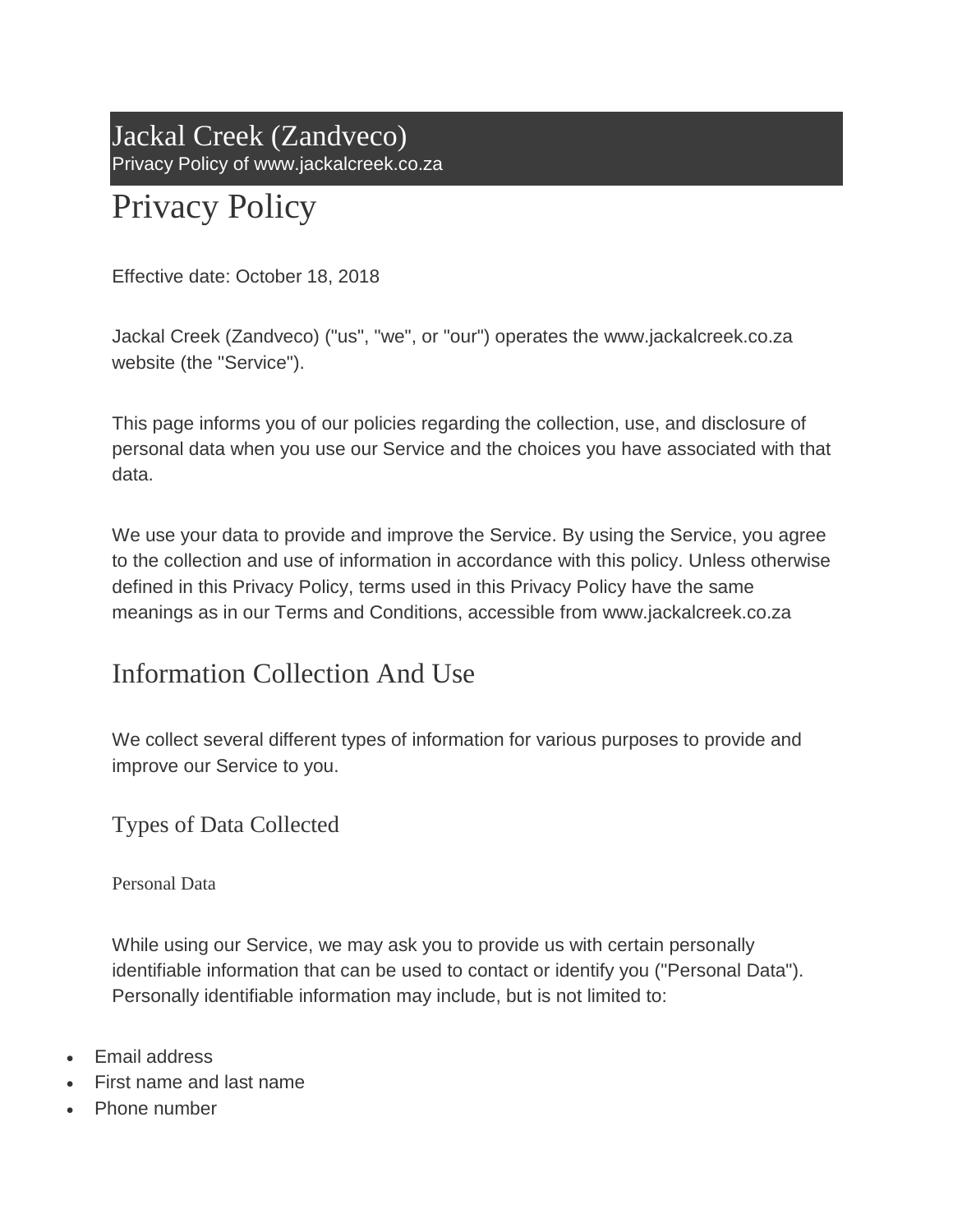- Address, State, Province, ZIP/Postal code, City
- Cookies and Usage Data

Usage Data

We may also collect information how the Service is accessed and used ("Usage Data"). This Usage Data may include information such as your computer's Internet Protocol address (e.g. IP address), browser type, browser version, the pages of our Service that you visit, the time and date of your visit, the time spent on those pages, unique device identifiers and other diagnostic data.

Tracking & Cookies Data

We use cookies and similar tracking technologies to track the activity on our Service and hold certain information.

Cookies are files with small amount of data which may include an anonymous unique identifier. Cookies are sent to your browser from a website and stored on your device. Tracking technologies also used are beacons, tags, and scripts to collect and track information and to improve and analyze our Service.

You can instruct your browser to refuse all cookies or to indicate when a cookie is being sent. However, if you do not accept cookies, you may not be able to use some portions of our Service.

Examples of Cookies we use:

- **Session Cookies.** We use Session Cookies to operate our Service.
- **Preference Cookies.** We use Preference Cookies to remember your preferences and various settings.
- **Security Cookies.** We use Security Cookies for security purposes.

Use of Data

Jackal Creek (Zandveco) uses the collected data for various purposes: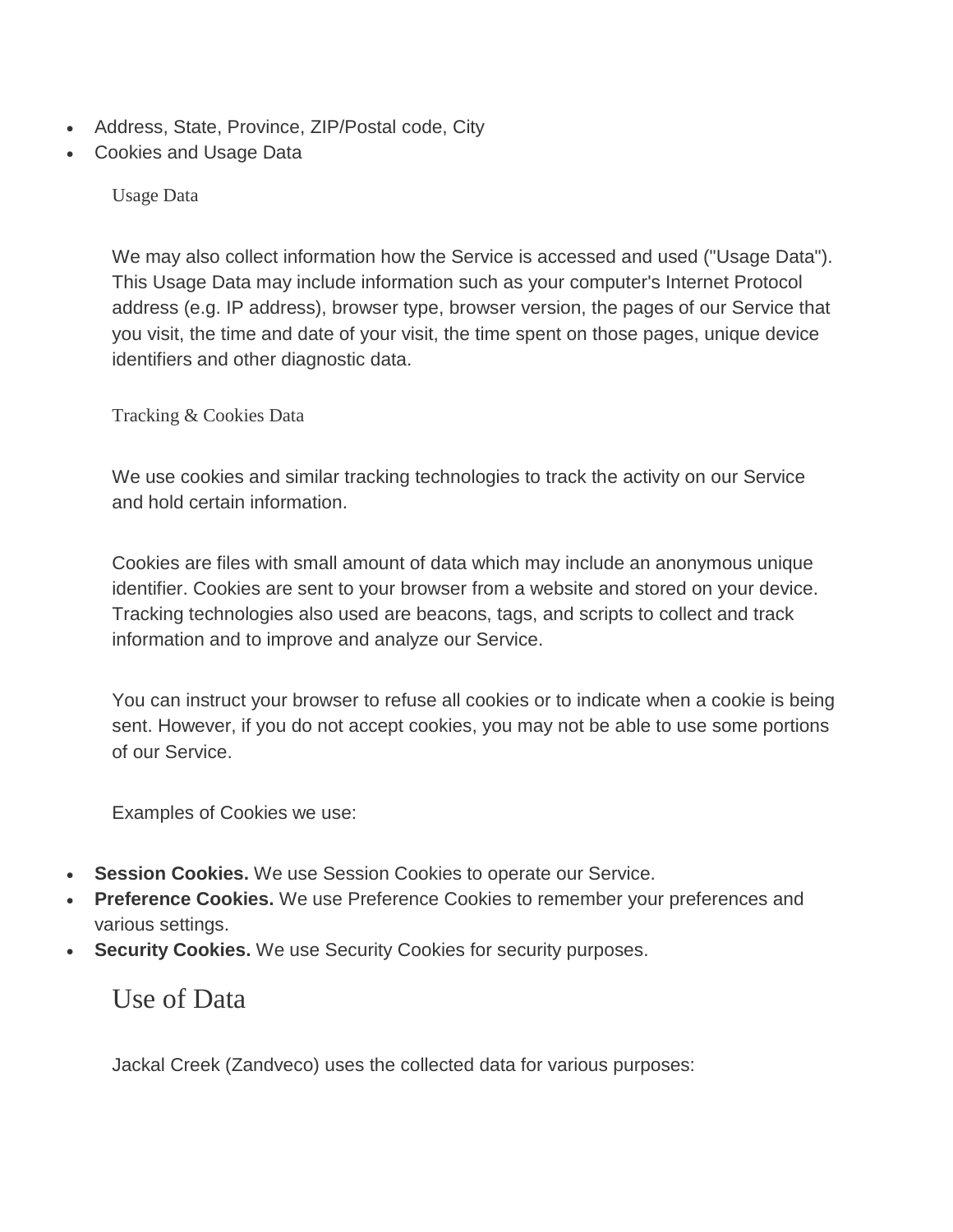- To provide and maintain the Service
- To notify you about changes to our Service
- To allow you to participate in interactive features of our Service when you choose to do so
- To provide customer care and support
- To provide analysis or valuable information so that we can improve the Service
- To monitor the usage of the Service
- To detect, prevent and address technical issues

# Transfer Of Data

Your information, including Personal Data, may be transferred to — and maintained on — computers located outside of your state, province, country or other governmental jurisdiction where the data protection laws may differ than those from your jurisdiction.

If you are located outside South Africa and choose to provide information to us, please note that we transfer the data, including Personal Data, to South Africa and process it there.

Your consent to this Privacy Policy followed by your submission of such information represents your agreement to that transfer.

Jackal Creek (Zandveco) will take all steps reasonably necessary to ensure that your data is treated securely and in accordance with this Privacy Policy and no transfer of your Personal Data will take place to an organization or a country unless there are adequate controls in place including the security of your data and other personal information.

### Disclosure Of Data

#### Legal Requirements

Jackal Creek (Zandveco) may disclose your Personal Data in the good faith belief that such action is necessary to:

To comply with a legal obligation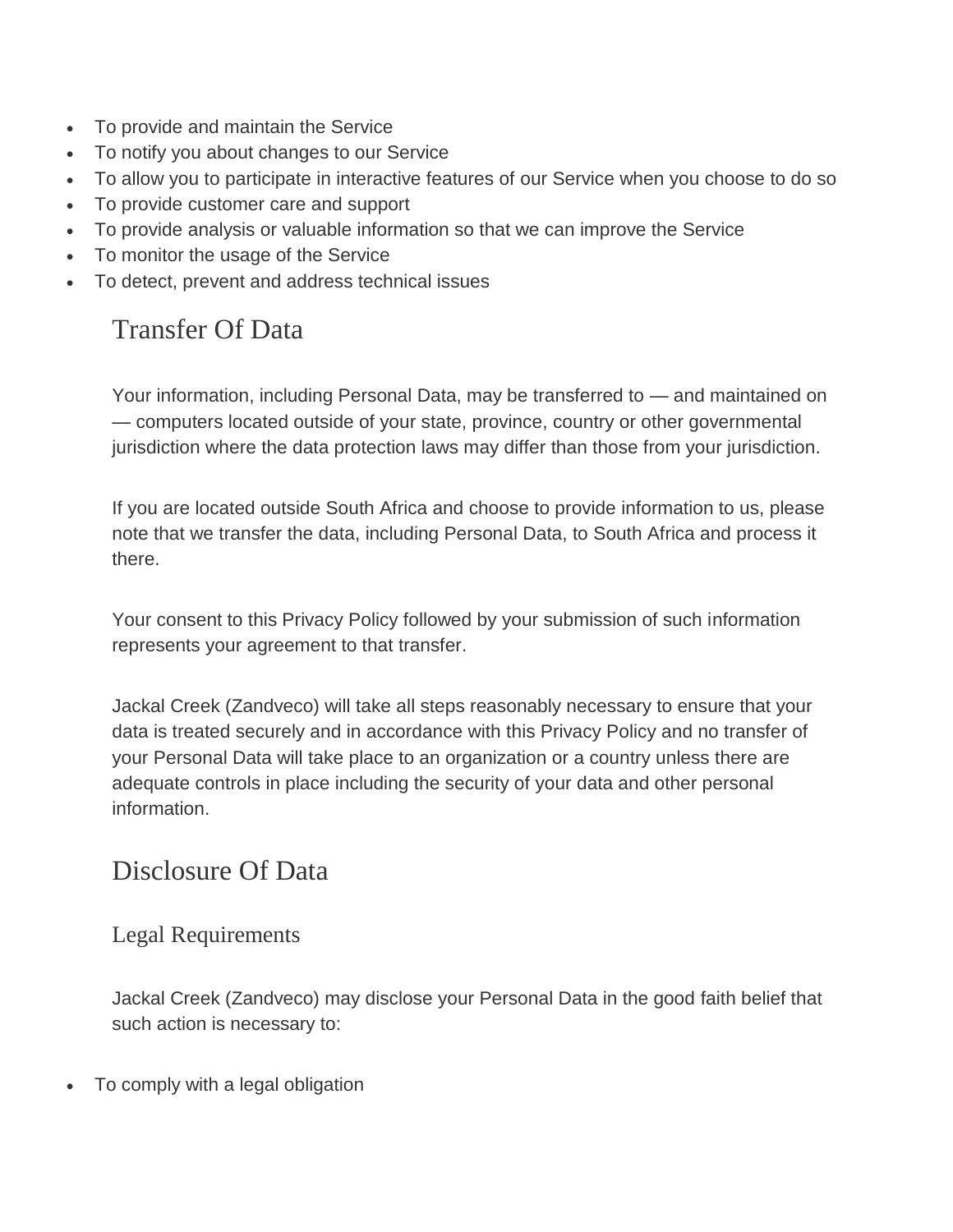- To protect and defend the rights or property of Jackal Creek (Zandveco)
- To prevent or investigate possible wrongdoing in connection with the Service
- To protect the personal safety of users of the Service or the public
- To protect against legal liability

# Security Of Data

The security of your data is important to us, but remember that no method of transmission over the Internet, or method of electronic storage is 100% secure. While we strive to use commercially acceptable means to protect your Personal Data, we cannot guarantee its absolute security.

# Service Providers

We may employ third party companies and individuals to facilitate our Service ("Service Providers"), to provide the Service on our behalf, to perform Service-related services or to assist us in analyzing how our Service is used.

These third parties have access to your Personal Data only to perform these tasks on our behalf and are obligated not to disclose or use it for any other purpose.

#### Analytics

We may use third-party Service Providers to monitor and analyze the use of our Service.

#### **Google Analytics**

Google Analytics is a web analytics service offered by Google that tracks and reports website traffic. Google uses the data collected to track and monitor the use of our Service. This data is shared with other Google services. Google may use the collected data to contextualize and personalize the ads of its own advertising network.

You can opt-out of having made your activity on the Service available to Google Analytics by installing the Google Analytics opt-out browser add-on. The add-on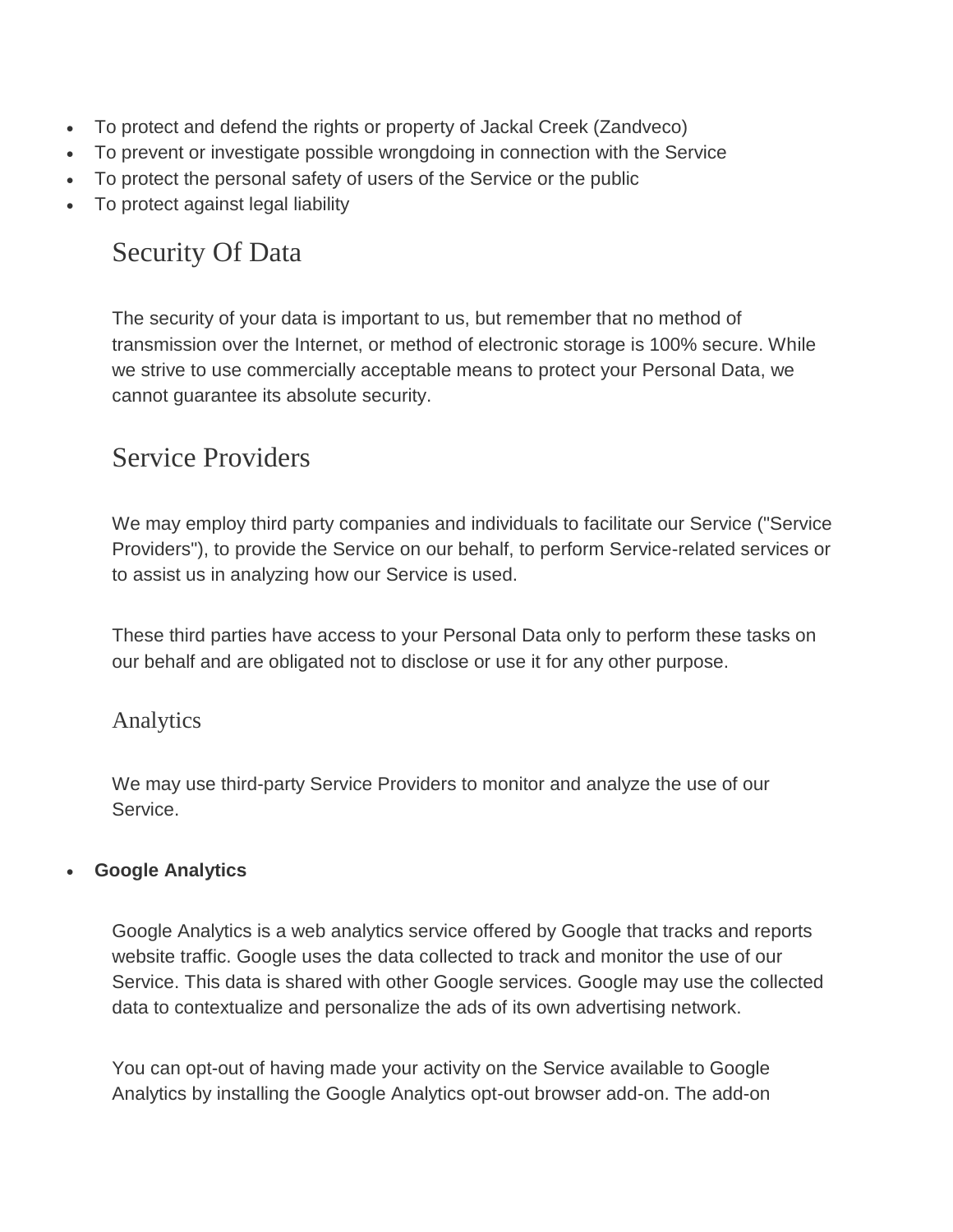prevents the Google Analytics JavaScript (ga.js, analytics.js, and dc.js) from sharing information with Google Analytics about visits activity.

For more information on the privacy practices of Google, please visit the Google Privacy & Terms web page: <https://policies.google.com/privacy?hl=en>

### Links To Other Sites

Our Service may contain links to other sites that are not operated by us. If you click on a third party link, you will be directed to that third party's site. We strongly advise you to review the Privacy Policy of every site you visit.

We have no control over and assume no responsibility for the content, privacy policies or practices of any third party sites or services.

### Children's Privacy

Our Service does not address anyone under the age of 18 ("Children").

We do not knowingly collect personally identifiable information from anyone under the age of 18. If you are a parent or guardian and you are aware that your Children has provided us with Personal Data, please contact us. If we become aware that we have collected Personal Data from children without verification of parental consent, we take steps to remove that information from our servers.

# Changes To This Privacy Policy

We may update our Privacy Policy from time to time. We will notify you of any changes by posting the new Privacy Policy on this page.

We will let you know via email and/or a prominent notice on our Service, prior to the change becoming effective and update the "effective date" at the top of this Privacy Policy.